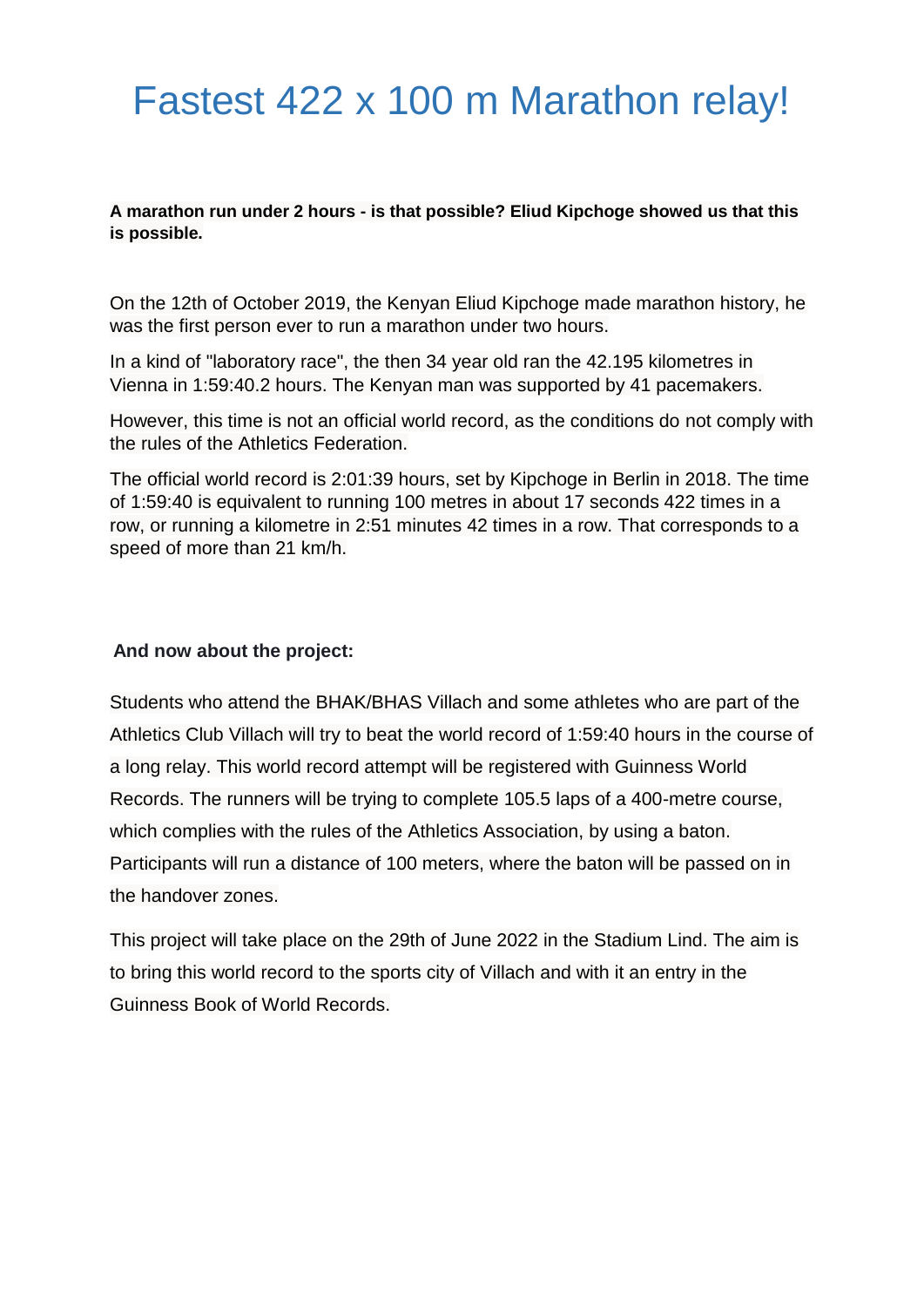## **The record attempt in detail**

- The location of this competition will be the Stadion Lind, Meister-Erhard-Allee 29, 9500 Villach, AUSTRIA.
- The date and time of the competition is 29 June 2022 at 5 p.m.
- A world record in marathon running by young people from Villach/AUT in the form of a relay race will be organized.
- All athletes are under 23 years old (age U23).
- The team consists of young people and substitute runners. If an athlete gets injured during the race, the substitute runner is allowed to step in until the next handover. Subsequently, the substitute runners replace the injured athlete.
- 42.2 km must be run (422 x 100 m relay each).
- The marathon finishing time must be under 1:59:40, which is 17 seconds per 100 metres. This is the unofficial world record of Eluid Kipchoge.
- 105.5 laps are run.
- The handover of the baton takes place in the transition area.